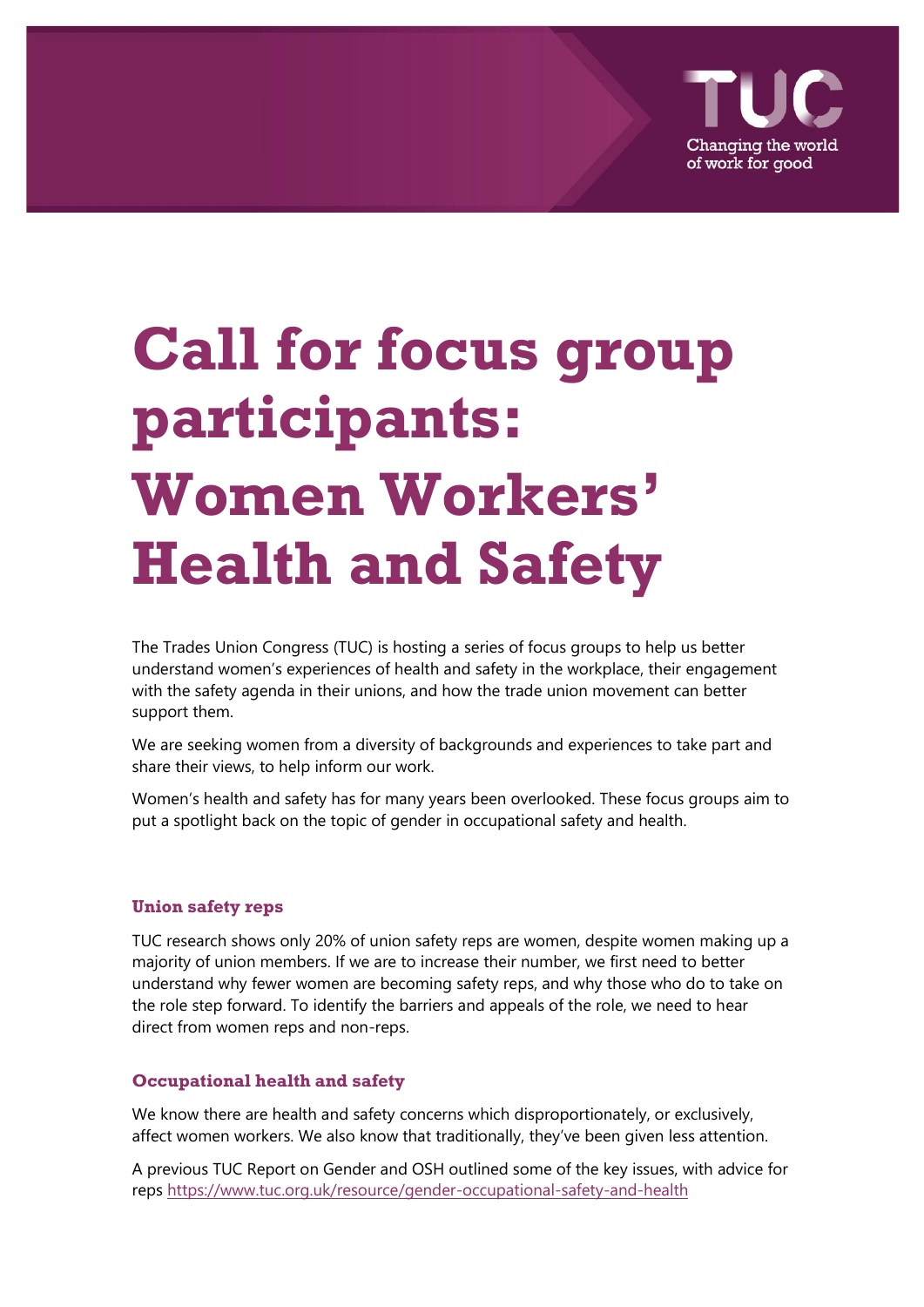

# **Focus group participants**

The proposed focus groups seek to better understand how we encourage more women to become safety reps, and which OSH concerns all reps require support from unions on. The proposal is to bring together:

- − Women safety reps, established and new
- − Women union reps with roles other than health and safety
- − Women union activists with no formal rep role
- − Women trade union educators

We will seek to ensure participants reflect the diversity of our movement, including with regards to age, ethnicity, location and union/sector.

## **Questions and scope**

The focus groups will invite participants to share thoughts and experiences, using a questions including but not limited to the following:

- − What attracted them to the role of union safety rep?
- − Have they considered becoming a safety rep, and if so, did anything put them off?
- − What do they understand the role of a safety rep to be?
- − What are their own experiences of health and safety at work, and what issues are brought to them by members?
- − To what extent does gender, and sexism, play a part in their experiences of work, health and safety?
- − What advice would you give to anyone thinking of getting involved?
- − What can we do to make involvement a realistic opportunity?
- − What support should unions offer?
- − What needs to change?

Participants will also be invited to reflect on the TUC's existing 'GOSH' [checklist](https://www.tuc.org.uk/sites/default/files/GenderHS2017.pdf) and consider its relevance for their workplace.